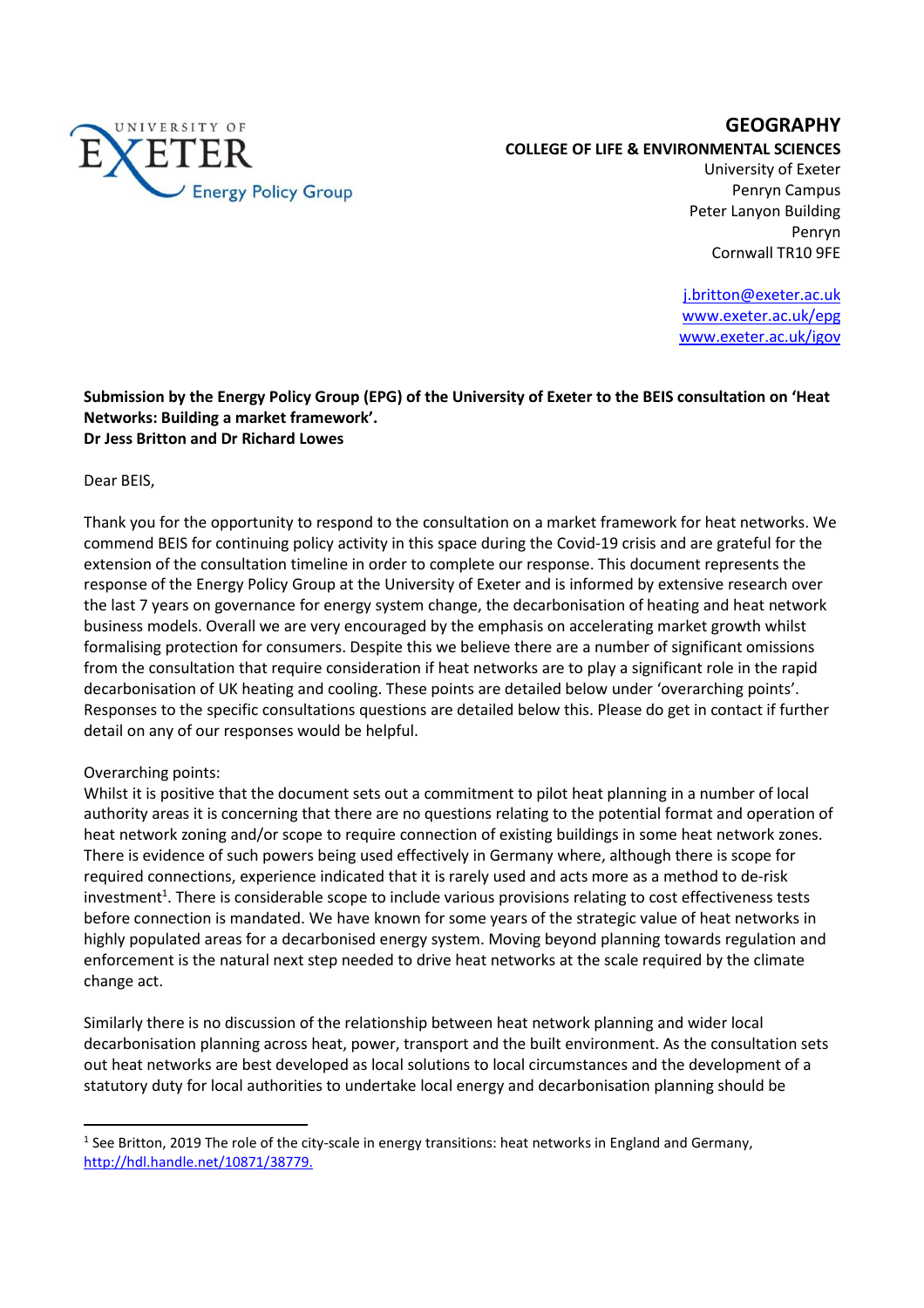established to enable a strategic approach to decarbonisation. This would require DNO/DSOs, local authorities, LEPs and other stakeholders to work together to plan the local decarbonisation and integration of electricity, heat and transport in line with Climate Change Act targets. In relation to heat it would involve local heat mapping and identification of heat network zones as well as coordinating the roll out of heat pumps with DNO planning and activity. This would also support integrated policy approaches, where energy efficiency policy forms part of a package of policies supporting the uptake of low carbon heating technologies (see Q40).

In relation to land use planning, reforms to spatial planning policy in England (i.e. the development of the National Planning Policy Framework) have simplified the planning policy landscape but this also means that planning policy related to low carbon heat relies on individual planning authorities prioritising and developing appropriate local policies. This risks some areas failing to develop robust policies and significant new development being built without appropriate consideration of low carbon heating technologies. Internationally, strong planning policy is a feature of most large-scale heat network development. For example, in Denmark heat network zoning was introduced in conjunction with mandatory connection to heat networks, and the banning of heat pumps in collective supply areas, while subsidisation of heat pumps has been increased outside collective supply areas.

As the consultation states there is a risk that local heat planning creates an additional burden on local governments. However, as the local aspect of smart, integrated energy systems becomes more apparent it is essential that structures are put in place to manage rapid decarbonisation at a more local scale. As set out by the IGov project, there remains a significant mismatch between the level of sub-national activity on energy system change and governance structures to enable and support change. To address this we propose the establishment of a statutory duty on local authorities to prepare Local Transformation Plans (LTPs) aligned with the devolution of national carbon budgets to the local level<sup>2</sup>. While such an approach is, in principle, about setting requirements on local authorities it does not conflict with the devolution agenda as local areas would not be constrained or directed in terms of how they develop or govern their LTP or deliver local carbon budgets. The government's commitment to legislate for zero carbon illustrates that action on climate is required in all areas across the country and we can no longer expect some areas to lead the way while others take minimal action. Clarifying and formalising the local role would provide a forum for bold strategic planning, accelerated delivery, debate with local communities and discussion with central government regarding any further devolution of powers or flexibilities. LTPs would play an essential role in coordinating action<sup>3</sup> both within and across governance scales. This would not be about adding another layer to the already crowded local 'strategy' landscape but setting out a clear framework and monitoring approach for decarbonisation, which (1) all other strategies would need to be prepared with regard to, (2) provides a basis for regional coordination and (3) makes clear at a national level the differing opportunities and challenges for decarbonisation across the UK.

Whilst piloting local approaches to heat zoning/planning may provide some useful learning, considerable learning already exists in relation to the Energy Systems Catapult pilots of Local Area Energy Planning<sup>4</sup> and the piloting on Local Heat and Energy Efficiency Strategies in Scotland<sup>5</sup>. There is therefore a need to take more ambitious action to restructure local-national energy governance arrangements than commissioning another round of pilots. Additionally pilot areas are likely to be self-selecting, to some extent, resulting in an under-representation of less ambitious local authorities or those with less experience on developing heat networks or other low carbon infrastructure.

l

<sup>&</sup>lt;sup>2</sup> More detail on our thinking on the need for Local Transformation Plans can be found here: http://projects.exeter.ac.uk/igov/new-thinking-governance-for-local-energy-transformations/.

<sup>3</sup> https://warwick.ac.uk/fac/soc/pais/research/researchcentres/ipe/laspd/localenergytaskforce-online.pdf.

<sup>4</sup> https://es.catapult.org.uk/wp-content/uploads/2018/12/Local-Area-Energy-Planning-Insights-from-three-pilot-localareas.pdf.

<sup>5</sup> https://www.gov.scot/publications/local-heat-energy-efficiency-strategies-phase-1-pilots-social-evaluation/.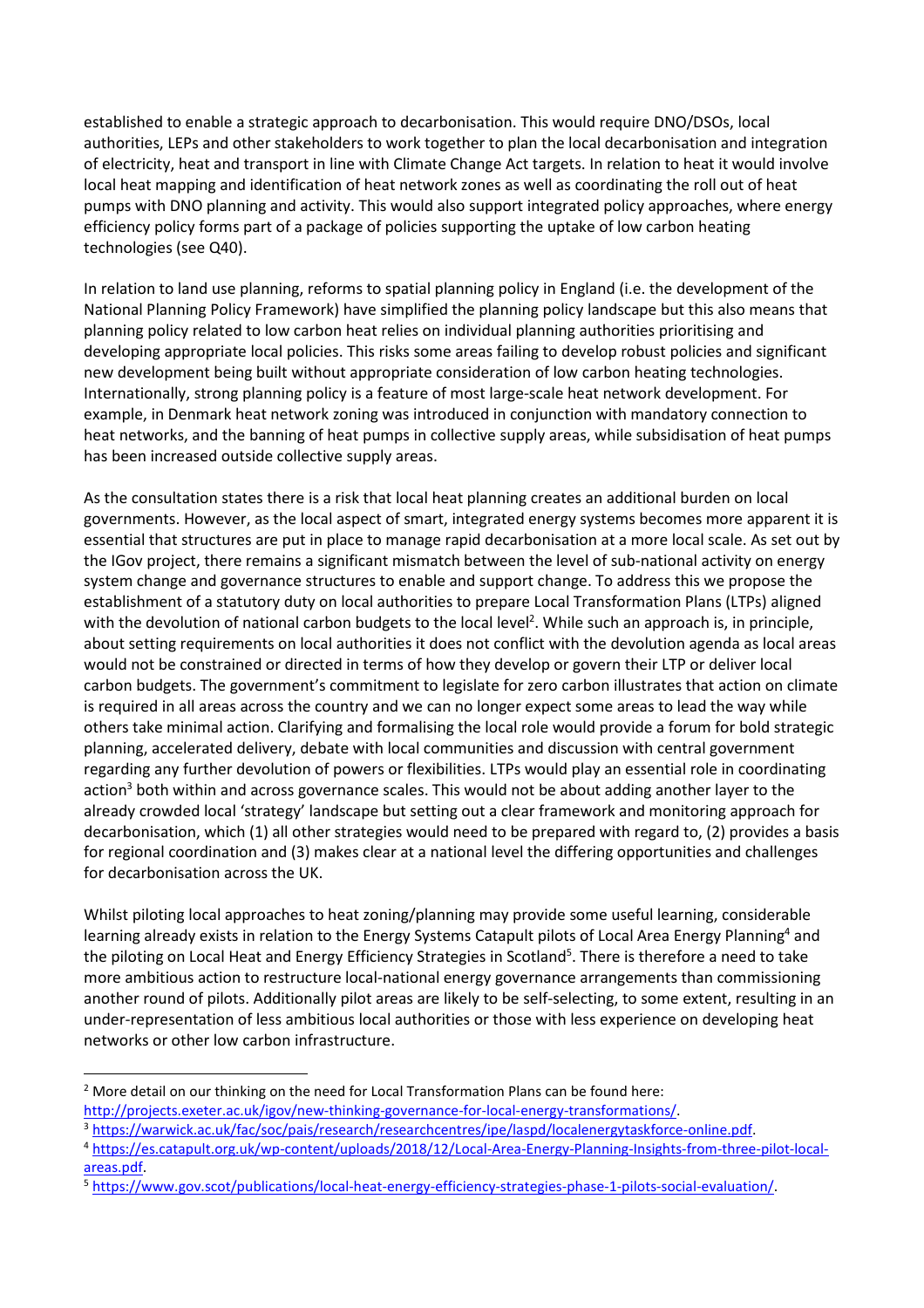There is also a pressing need for a national engagement programme on the decarbonisation of heating and cooling. Communicating and engaging citizens around the fact that natural gas heating will not be a viable heating solution in a net zero world and increasing citizens understanding of heat pumps, heat networks and whole-house retrofit is of utmost importance. Local authorities could play a significant role here but there is a need for coordination at a national level<sup>6</sup>.

Whilst we appreciate that this consultation is focussed specifically on the market framework for heat networks, other areas of omission from the consultation include: work assessing the impact of smart heating controls on heat networks and scope to integrate energy efficiency programmes into heat networks. There is also a lack of linking of this consultation to wider industry reforms, particularly in relation to the increasing importance of service based approaches to heating and the role of heating and cooling flexibility (see question 27).

## **Responses to consultation questions**

## **Regulatory Framework overview**

Q1. Do you agree with the inclusion of micro-businesses within consumer protection requirements? Yes

Q2. Do you agree that consumer protection requirements should not cover nondomestic consumers (other than micro-businesses)?

We would support the provision of consumer protection requirements for all SMEs (i.e. businesses employing under 250 staff) as the evidence suggests that most SMEs, beyond just micro-businesses, lack resources and negotiating power to ensure good service from their energy supplier. This would also help to create a more attractive framework for SMEs to choose to connect to a network, particularly as most large networks are likely to be in dense urban areas where SMEs will be important connection class (smoothing demand across a 24 hour period). Alternatively, other measures could be taken to ensure standards for SMEs, for example more stringent licensing measures than currently proposed under the assurance framework.

Q3. Do you agree with our proposed approach to a definition of heat network, including that it should cover ambient temperature networks but not ground source heat pumps with a shared ground loop? Yes

Are there network arrangements you think would not be covered by this and which should, or vice versa? No response

## **Proposed regulatory approach**

Q4. Do you consider Ofgem to be the appropriate body to take on the role of regulator for heat networks? If not, what would be an alternative preference? Yes

# **Regulatory model options**

 $\overline{\phantom{0}}$ 

Q5. Do you agree that the proposed regulatory model is appropriate for the regulation of heat networks? Yes

Q6. Which entity should be responsible and accountable for regulatory compliance, particularly where the heat supplier and heat network operator are not the same entity? Please explain why you think this.

 $6$  A summary of IGov's work on Local energy and the changing role of people can be found here: http://projects.exeter.ac.uk/igov/primer-local-energy-and-the-changing-role-of-people/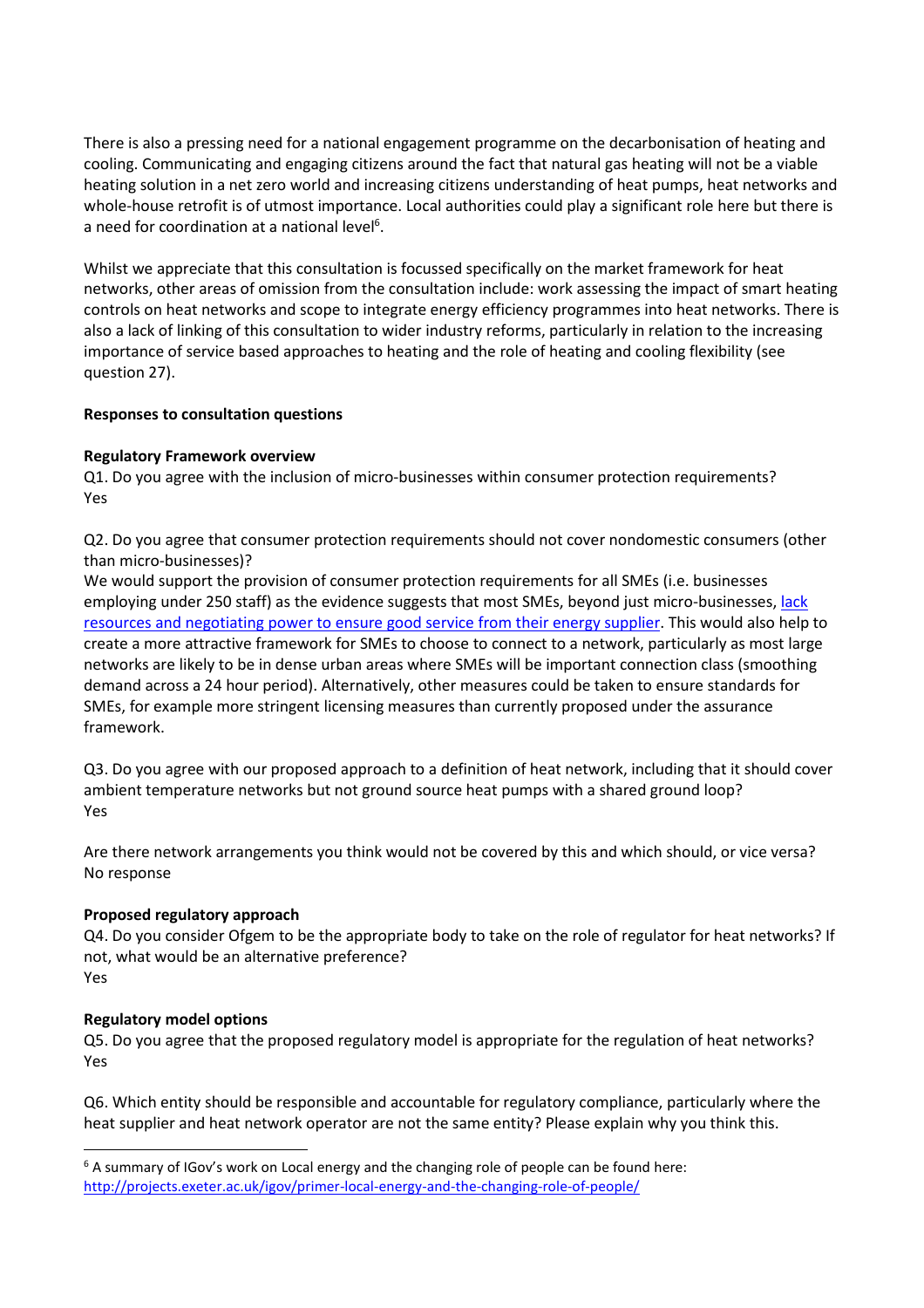The heat supplier should be accountable for regulatory compliance as they have the end relationship with consumers. While some compliance risks may be most appropriately managed by generation or pipework owner/operators (if different from the supplier) these could be managed by the supplier through contractual arrangements. Placing responsibility and accountability on the heat supplier would incentivise other asset owners/operators to comply as suppliers would not contract with them without evidence of compliance.

Q7. Do you agree that consumer protection requirements during the operation and maintenance project stage should be regulated, such as pricing, transparency and quality of service? Yes

Q8. Should there be a de minimis threshold below which a) very small domestic schemes and/or b) nondomestic schemes with very few domestic consumers are exempted from any of the regulatory requirements proposed in this framework? Please explain why you think this. Yes a de-minimis threshold should be set which applies to very small communal schemes (for example 2 or 3 flats with a communal system) or local community schemes where a few households may share a heat generation source. However this should not include large non-domestic networks that only have a small number of residential dwellings connected as this could compromise the protections for micro-businesses and SMEs, as well as complicating any future extensions of such networks to larger residential areas.

Q9. Should there be a size threshold above which larger schemes are subject to more detailed regulation and scrutiny? If so, what type of threshold would you consider most appropriate? Yes. The identified threshold of suppliers delivering heat and/or cooling to more than 2,000 customers seems appropriate, although this should be calculated based on the supplier's whole undertakings rather than individual networks. This could also help to support a regulatory role in undertaking pricing investigations as discussed in our response to question 29.

Q10. Should an optional licence be available for entities seeking rights and powers? If not, what other approaches could be considered? Yes.

Q11. Are there any other adjustments that could be made to the proposed model to enable it to work better?

No response

Q12. Are there circumstances in which transitionary arrangements should be introduced? If so, in what circumstances might these apply and for what length of period? No response.

# **Emerging business models**

Q13. Do you consider our proposed approach sufficiently flexible to accommodate emerging business models, including unbundling of different components of a heat network? If not, please suggest ways in which we could ensure alternative business models are not precluded.

Yes. If responsibility for regulatory compliance focussed on the supplier this would support unbundling.

# **Enforcement powers**

Q14. How should government and the regulator ensure that enforcement action is proportionate and targeted? Are there particular considerations for not for profit schemes?

No data is provided in the consultation document regarding the proportion of not-for-profit heat network schemes, so it is difficult to comment on considerations for these schemes. However non-financial penalties are more likely to be appropriate in these cases and the non-financial penalties outlined in the document (ultimately including revocation of authorisation to operate) are likely to be appropriate.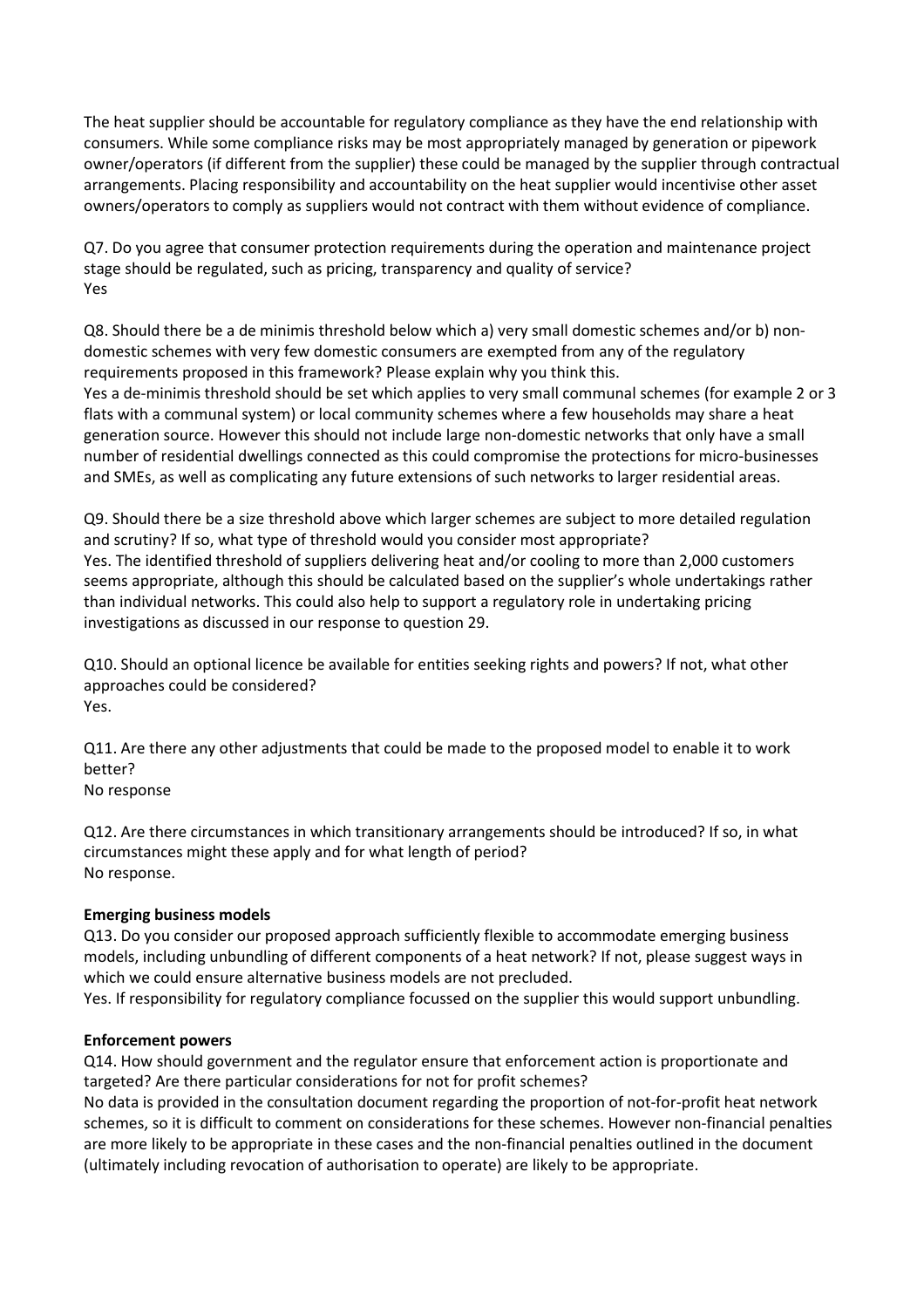Q15. Do you agree that imposing fines and removing a licence/authorisation are an appropriate and adequate set of enforcement actions for the regulator of the heat network market? Yes.

Q16. Do you agree that the regulator should have powers to impose penalties at the entity level which are proportionate to its size, in a scenario where there are repeated or systemic failures across multiple schemes owned or operated by the same entity?

Yes. This would incentivise large operators to ensure the highest standards are met across their portfolio.

Q17. Do you agree that the regulator should have powers to revoke an authorisation for single networks owned or operated within a group scenario, so that the entity would still be authorised or licensed to operate those networks within the group that remain in compliance? If not, what alternative approach might the regulator take?

Yes but as stated above financial penalties should be proportionate to the operators whole portfolio.

Q18. If compliance issues are more widespread within the group of networks owned or operated by the same entity, do you agree that the regulator should be able to revoke the authorisation or licence for the entity as a whole covering its entire group of networks? If not, what alternative approach might the regulator take?

Yes but there is a need to identify the circumstances under which revocation across a whole entity would take place (i.e. what constitutes 'widespread' failures in compliance).

Q19. Do you agree that individual domestic consumers should have access to ombudsman services for redress? Do you have any views as to which ombudsman is best placed to provide this function for heat networks?

Yes. Energy Ombudsmen.

## **Step-in Arrangements**

Q20. Do you agree that step-in arrangements are necessary both to cover the risk of stranded consumers and as a deterrent against sustained failure to meet the regulatory requirements? If not, why? Yes. Regardless of the limited presence of step in arrangements in other European countries the UK should develop arrangements. Developing a comprehensive heat network framework which includes provision for step in arrangements would increase consumer confidence and decrease investor risk.

Q21. Do you have any examples of approaches we should be considering as we develop the step-in arrangements?

Evidence of contingency plans and requirement to hold reserve funds should be included within the authorisation/licensing process. However more exploration is required of the risks and benefits of SOLR-type arrangements and provision to appoint an administrator. Contingency plans should include provision to identify risk of defaulting or supplier failure and trigger the voluntary transfer of customers to a new supplier (a trade sale). However it is not clear if giving Ofgem the authority to appoint a SoLR would be appropriate. The size of the current heat network market and the fact that some individual networks are quite large means that non-voluntary SoLR appointment could undermine the viability of a heat network operator's wider portfolio if they were obligated to take on a failing network. There is also a need to consider how SoLR-type arrangements would be funded.

## **Protecting consumers**

## **Transparency**

Q22. Do you agree that the provision of minimum information would help consumers in making decisions at pre-contractual stages of property transactions?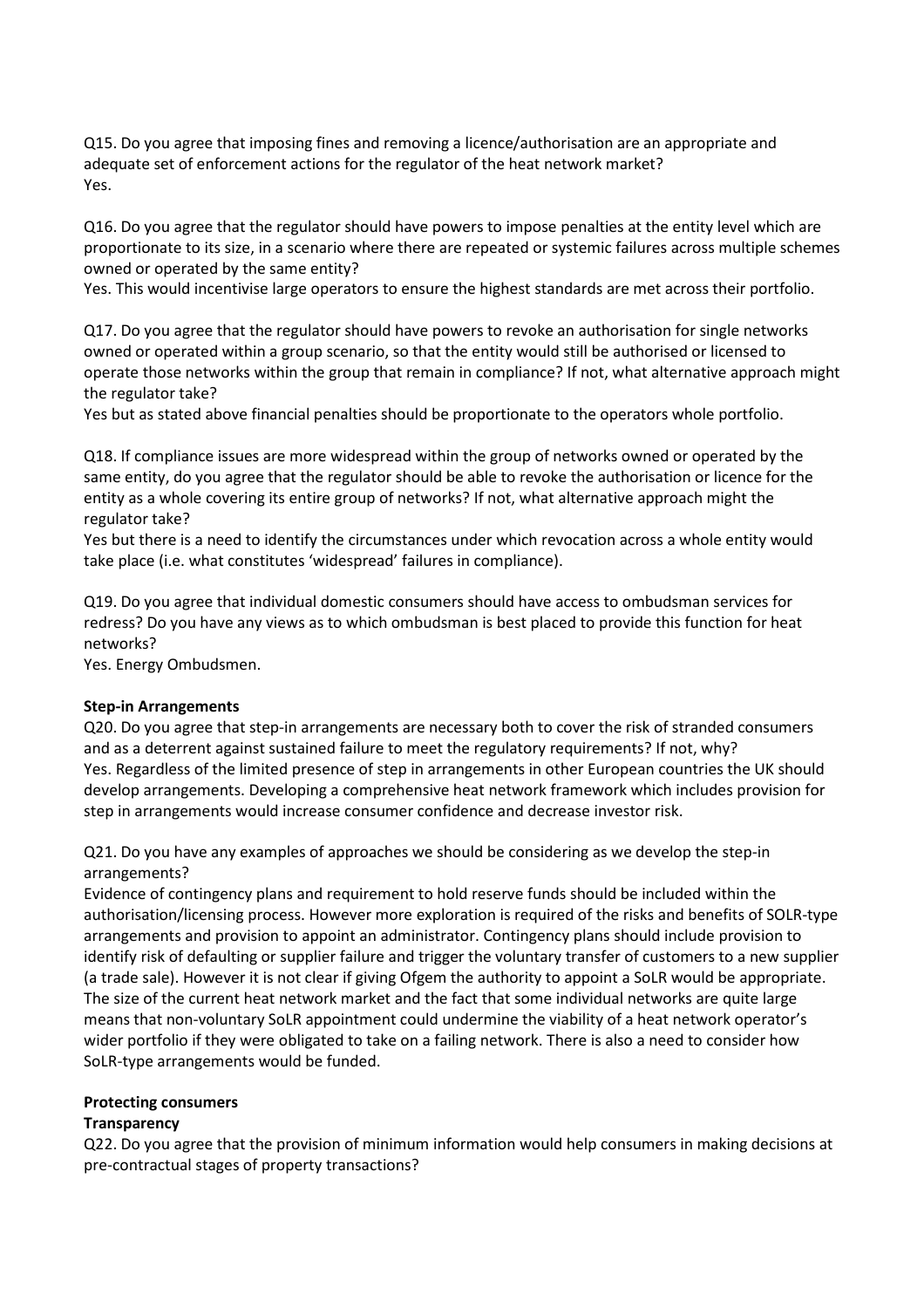Yes.

Q23. Do you agree that heat suppliers should be responsible for developing information and guidance for prospective consumers? If yes, what minimum information should be included? Yes.

Q24. How can we ensure new consumers receive or have access to information about the heat network before moving into the property? No response.

Q25. Do you agree that the market framework should regulate and enforce the provision of information during residency? Yes.

# **Pricing**

Q26. Do you agree that the regulator should have powers to mandate and enforce price transparency? Can you foresee any unintended consequences of this? Yes.

Q27. What are the current barriers to publishing and maintaining accurate information on fixed charges, unit rates and tariffs? What are the main reasons for information on pricing not being available at present?

Requiring heat suppliers to provide information specifically in the form of fixed and unit rates, and tariffs, could dis-incentivise efficient use of heating by householders. Heat networks are likely to have high fixed costs and some suppliers may choose to apportion less than full amount of fixed cost to this element of the bill, and instead increase their unit costs, in order to not undermine incentives on consumers to use heating and ventilation efficiently. This needs to be considered in any requirements on pricing transparency. It is also important to note that increasingly cost comparators will need to adopt other measures than a comparison with gas heating.

As the value of local flexibility in heating/cooling/power demand is increasingly recognised it is likely that a much wider proportion of business models will reward consumers for shifting heating/cooling to periods of low demand. For example households with a heat pump can already benefit from attractively priced lowusage periods via alerts on the Octopus Agile tariff. Heat network operators may seek to increasingly adopt similar tariffs in future and any arrangements adopted now should be flexible enough to address these issues as they arise. There are considerable challenges for heat network consumers in understanding if they have received fair pricing under such arrangements.

Q28. Do you agree that there should be clear, consistent rules on what costs should be recovered through fixed and variable charges? See response to question 27.

Q29. Do you agree that the regulator should have powers to undertake investigations on pricing and to enforce directions and remedy actions, where there is sufficient evidence that these could lower prices for consumers?

Yes. Evidence from the work of the Cartel Office (Bundeskartellamt) in Germany suggests that their investigations of heat networks in areas of high pricing have effectively addressed these cases. Enquiries are carried out on a random basis or when concerns are raised by consumer or other interested groups. In 2013 a review of a number of networks where there were concerns over pricing led to Stadtwerke Leipzig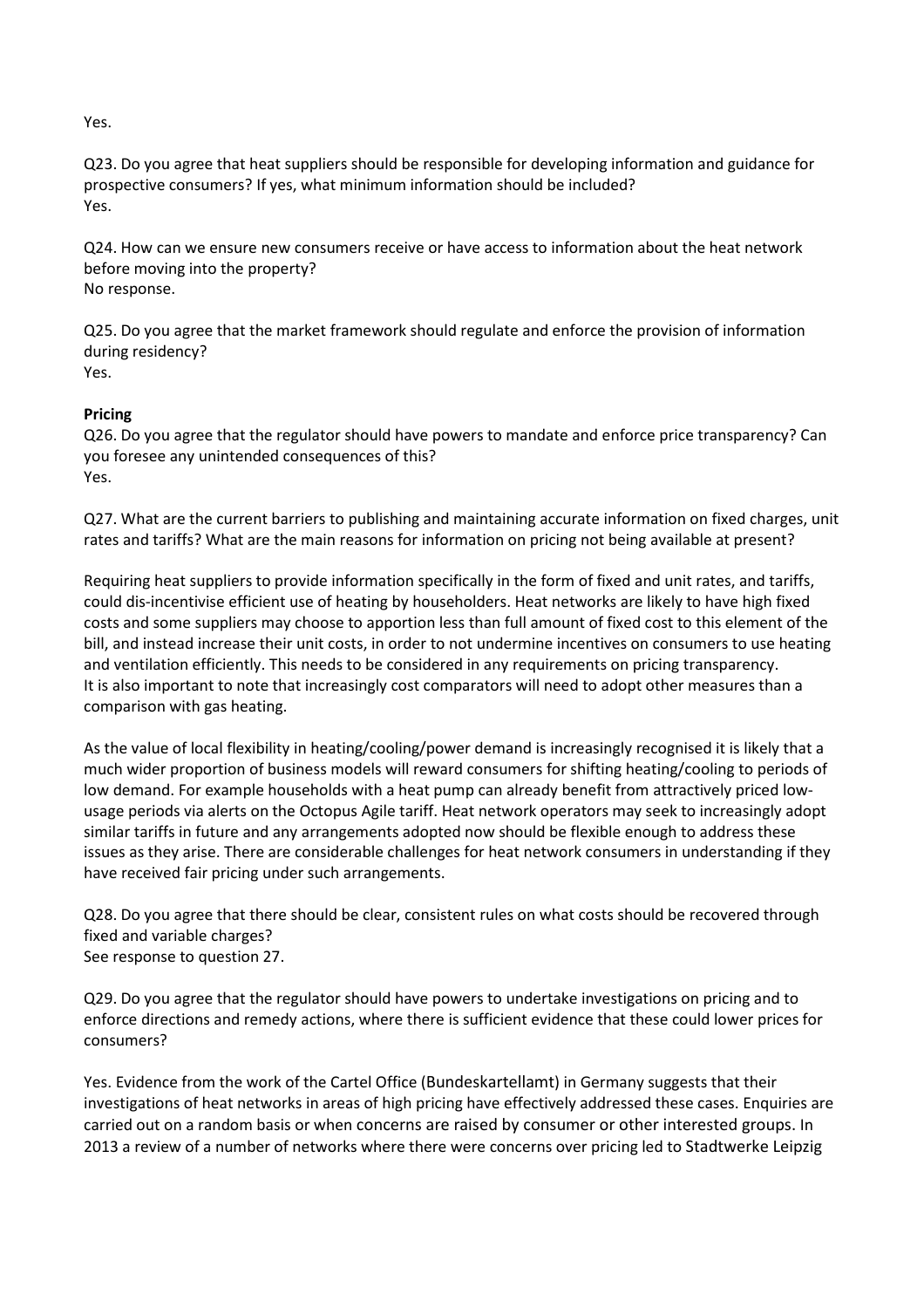GmbH agreeing with the Bundeskartellamt to lower its district heating prices by €8million per year over a period of five years.

Q30. Do you agree that price regulation in the form of a price cap or regulation of profits should not be implemented at this point in time? Please explain your answer.

Yes – for the reasons outlined in the consultation document in terms of the complexities, costs and regulatory burden of applying a price cap or regulating profits due to the significant variation in costs to supply across networks.

Q31. What might cause price regulation to become an appropriate intervention in future? What evidence would be required to demonstrate this? No response.

## **Quality of Service Standards**

Q32. Do you agree that consumers on heat networks should have comparable levels of service and protection as consumers in other regulated utilities? How do we ensure the associated compliance costs of such protections remain proportionate?

Yes, with a de-minimis threshold as per question 8.

Q33. Do you agree that minimum standards should be outcome-based to allow the regulator scope to implement these flexibly and proportionately depending on the size and nature of different schemes? Are there other ways these outcomes could be achieved? Yes.

## **Technical Standards**

Q34. Do you agree that all new schemes should be subject to minimum technical standards (once developed), given the potential impact on system performance and end consumers? Yes

Q35. How could we ensure the impact of minimum technical standards on new small communal networks is proportionate?

No response

Q36. Do you agree that regulated entities should demonstrate they are compliant through an accredited certification scheme? Yes

Q37. What do you consider to be the most appropriate approach to setting the technical standards? No response

Q38. Are there examples of the roll out of technical standards or the introduction of compliance schemes which you consider particularly relevant from other markets or technologies? No response

## **Rights and powers**

Q39. Do you agree that a (licensed) heat network entity should be classified as a statutory undertaker? Yes

Q40. Do you agree that the proposed rights and powers should be given to heat network entities which meet the terms of our proposed licensing system? Yes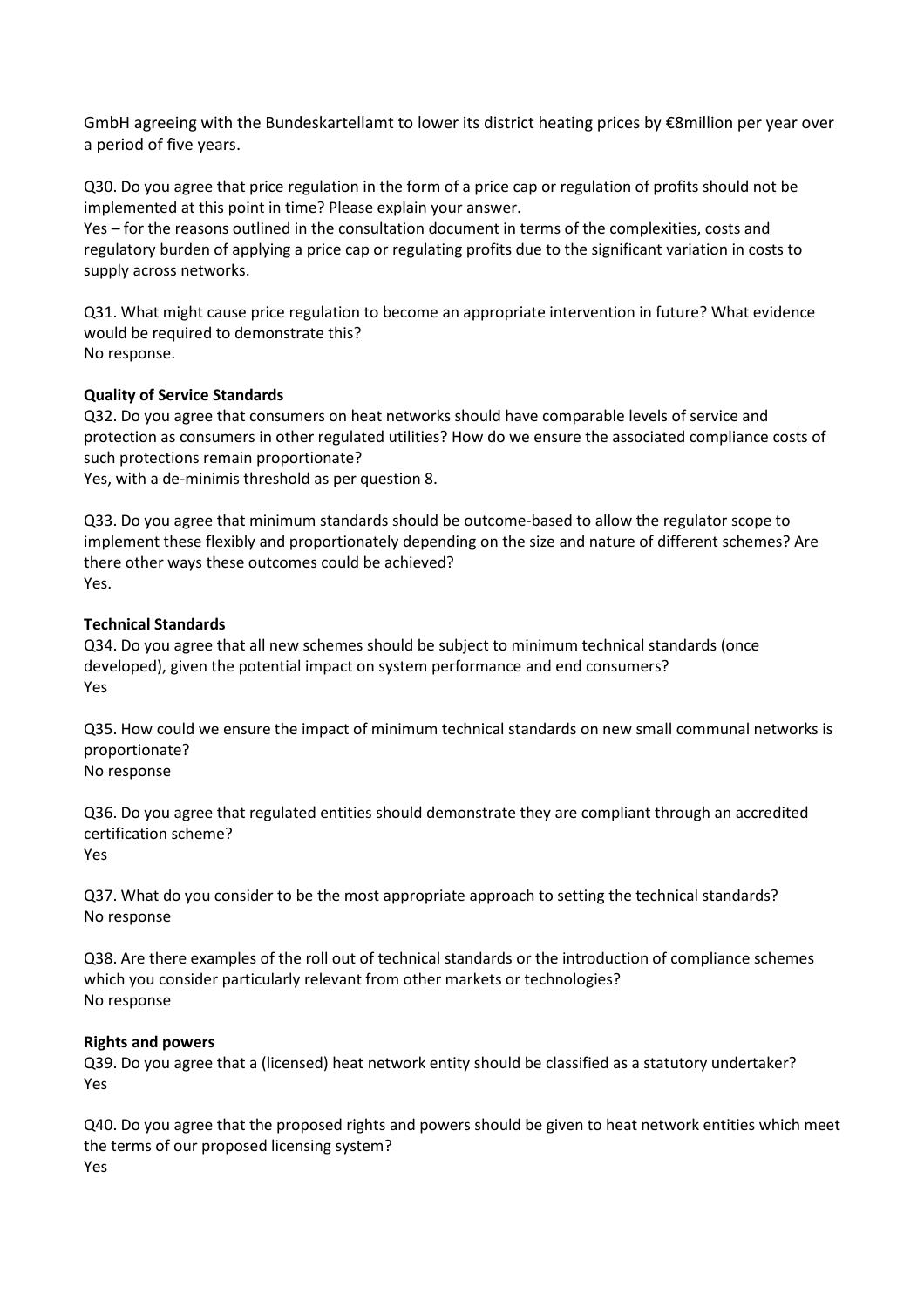Q41. Is it reasonable to assume that the proposed rights and powers would only be relevant to district heat networks (not communal networks)? If not, please explain why. Yes

Q42. What impacts will the proposed rights and powers have on the development and extensions of heat networks? And what impacts do you think these rights will have on the operator's ability to maintain and repair heat networks?

The proposals will reduce risks and costs, and speed up repairs and extensions.

## **Access rights**

Q43. Do you agree that licensed heat network entities should be granted statutory access rights? Yes

Q44. Do you agree that the process should be similar to that for electricity and gas companies, in that the licensed heat network entity will have to make an application to the responsible minister for the easement and that any compensation arrangements will be determined by the Tribunal Service? Yes

Q45. Do you agree that these access rights would primarily be used to install and maintain pipework, or do you anticipate that they would be used for other purposes? No response.

## **Street works**

Q46. Would you consider the ability to apply for a street work permit a considerable benefit compared to a Section 50 Street Works licence? If so, in what way? No response

Q47. Do you have any experience of applying for a Section 50 Street Works licence? Did you find this delayed either construction or repair and maintenance work required? No response

## **Rights to lay pipes under the roadway**

Q48. Do you agree that heat networks should be given equivalent powers to other utilities to install and keep heat network pipes underneath roadways? Are you aware of any potential unintended consequences? Yes.

# **Permitted development**

Q49. Do you agree that licensed heat network developers should be granted permitted development powers similar to other statutory undertakers? Are you aware of any potential unintended consequences? Yes

Q50. In addition to permitted development rights specified (install or replace pipes or electricity cabling; erect small temporary structures and small ancillary buildings, machinery or apparatus), are there any other activities to which a permitted development right should apply? No response

# **Consultation rights**

Q51. Do you agree that the administrative burdens of being statutory consultees would be disproportionate for heat networks? No response.